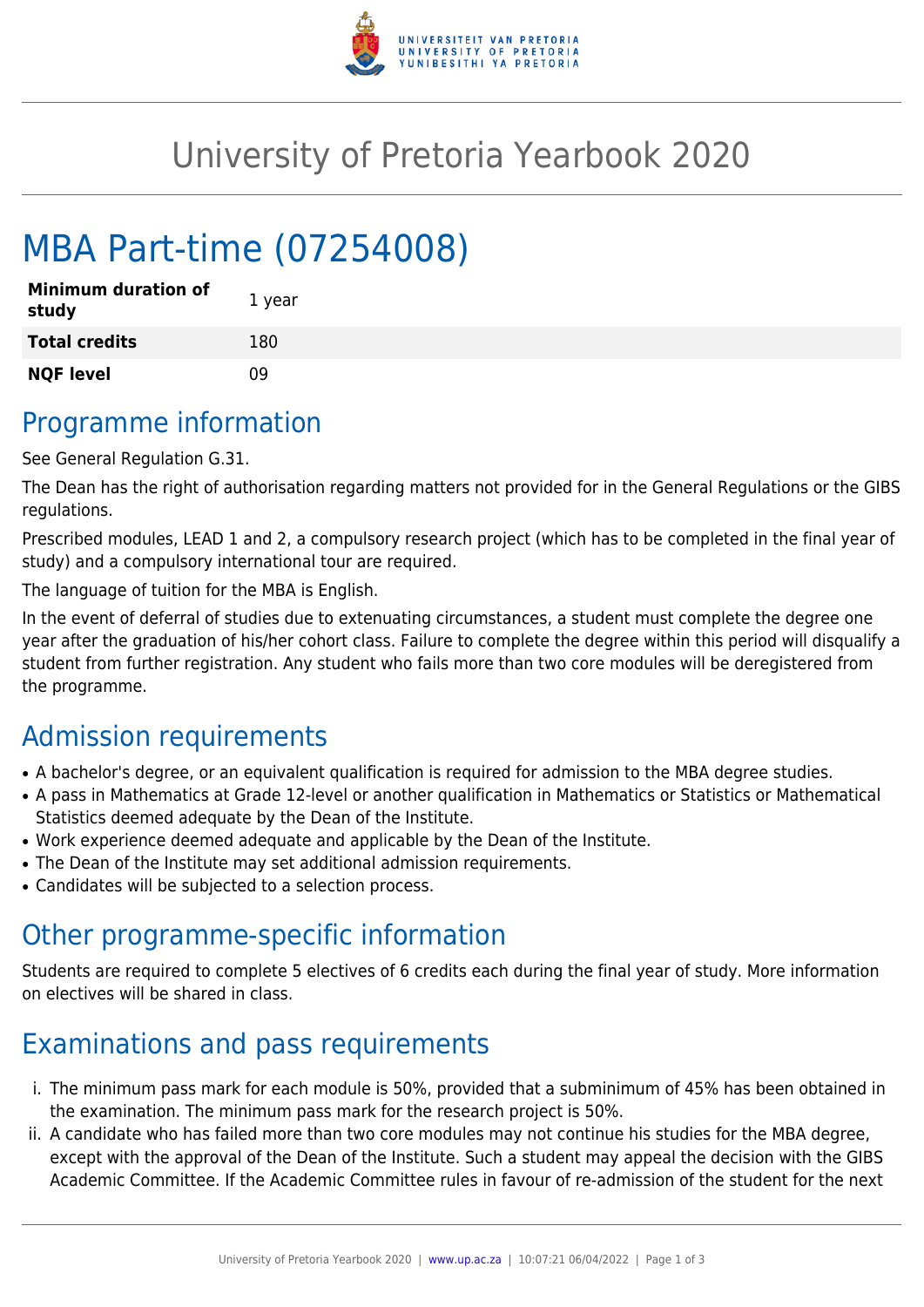

academic year due to extenuating circumstances, the student may be granted credits for modules.

- iii. Should a candidate fail an elective module, he/she may repeat the elective module or an equivalent as determined by the Dean of the Institute.
- iv. Full attendance, and completion and assessment of all requirements, are necessary for the Global module and Business strategy courses.